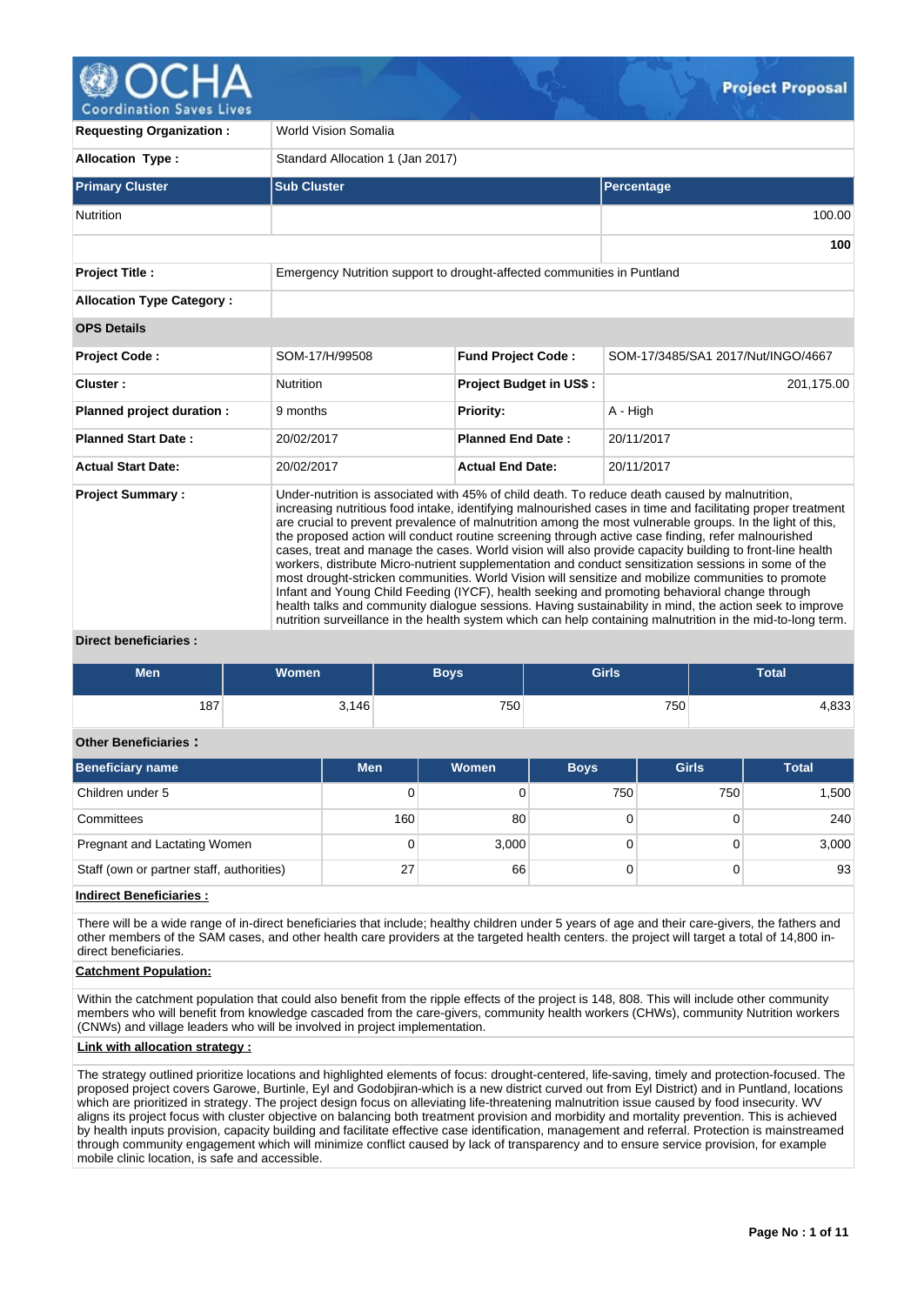## **Sub-Grants to Implementing Partners :**

| <b>Partner Name</b>                                   | <b>Partner Type</b> |  | <b>Budget in US\$</b>       |           |  |  |  |  |
|-------------------------------------------------------|---------------------|--|-----------------------------|-----------|--|--|--|--|
|                                                       |                     |  |                             |           |  |  |  |  |
|                                                       |                     |  |                             |           |  |  |  |  |
| Other funding secured for the same project (to date): |                     |  |                             |           |  |  |  |  |
| <b>Other Funding Source</b>                           |                     |  | <b>Other Funding Amount</b> |           |  |  |  |  |
| Private funding                                       |                     |  |                             | 40,825.00 |  |  |  |  |
|                                                       |                     |  |                             | 40,825.00 |  |  |  |  |

## **Organization focal point :**

| <b>Name</b>     | <b>Title</b>                                         | <b>Email</b>            | <b>Phone</b>   |
|-----------------|------------------------------------------------------|-------------------------|----------------|
| Ezekiel Sirya   | <b>Health &amp; Nutrition Sector</b><br>Lead         | Ezekiel Sirya@wvi.org   | 254725917550   |
| Jemimah Khamadi | <b>Health &amp; Nutrition</b><br>Integration Officer | Jemimah khamadi@wvi.org | 254 713 487270 |
| Wan Suen, SO    | Program Development<br>Unit Manager                  | Wan Suen@wvi.org        | +254 780241651 |
|                 |                                                      |                         |                |

#### **BACKGROUND**

## **1. Humanitarian context analysis**

Severe drought continues to worsen across Somalia, due to the failure of three consecutive rainy seasons during 2015-2016, followed by a prolonged dry season Hagaa (July-September 2016) and significantly below-average Deyr rainfall (October-December 2016). At the end of 2016, drought conditions exacerbated in Puntland and Somaliland. On 12 November 2016, the President of the Federal Government of Somalia issued an appeal to all Somalis and the international community to provide support to the drought-affected communities countrywide.

The ongoing drought continues to be the main driver of humanitarian needs in Somalia, and the analysis suggests that the current crisis is likely to intensify during the coming months and due to the projected below-average Gu rainfall. The likelihood of a famine remains real should the 2017 Gu season be very poor, household purchasing power declines to 2010/2011 levels and delivery of humanitarian assistance is hampered to people in need.

Over the past six months, the food security and nutrition situation in the country has worsened and malnutrition rates remain high, with 320,000 children under age 5 acutely malnourished, of which 50,000 are severely acutely malnourished and at the risk of death. In addition, the deepening drought and acute water shortages have led to an increased incidence of acute watery diarrhoea (AWD)/cholera outbreaks, which have already been reported in many regions across the country. This is further worsened by the lack of already existing basic health services in most regions that are affected by the drought. The lack of water and pasture has deteriorated livestock body conditions, access to livelihoods and increased the number of internally displaced.

Worsening drought conditions have increased displacement and put additional pressure on limited services and family structures, leading to family separation, intimate partner violence and an increase in harmful social norms such as child marriage and child labour. Displacement, inward migration and negative coping strategies also increase the risk of 90,000 children dropping out of school. Further, the number of displaced people to urban centres will increase during 2017.

## **2. Needs assessment**

During the month of February 2, FEWS NET and FSNAU reported that more than 2.9 million people in Somalia will likely face Crisis or Emergency levels of acute food insecurity through June; this represents a more than 150 percent increase from 1.14 million people facing Crisis- or Emergency-level food insecurity as of mid-2016. An additional 3.3 million people are facing Stressed—IPC 2—levels of food insecurity, according to FEWS NET and FSNAU. This brings the total population experiencing acute food insecurity to approximately 6.2 million people, or more than half of Somalia's total population of 12.3 million. FSNAU also estimates that approximately 363,000 children younger than five years of age are acutely malnourished, including 71,000 children experiencing severe acute malnutrition. With already high rates of acute malnutrition, the severity and magnitude of food insecurity in Somalia could deteriorate in the coming months— including possible Famine among some populations—if the 2017 gu rains are below average, as currently forecast; purchasing power continues to decline; and relief actors are unable to reach populations in need. According to the October – December 2016 FSNAU survey, IPC classification in Nugal Region of Somalia, the projected nutrition situation is at critical at 15%-30% and estimated to worsen during the period February to April 2017. According to FSNAU the food security situation has deteriorated significantly across parts of Somalia Following below-average 2016 gu rains and failed October-to-December 2016 deyr rains. Food security is expected to deteriorate further over the January-to-March jilal dry season, with limited improvements expected until gu rain effects by June in pastoral areas and July in agro-pastoral areas, at the earliest. Outbreak of diseases and increased morbidity and mortality are expected as access to water remains very poor while animal carcasses raise further threats of contamination. Outbreak of diseases and increased morbidity and mortality are expected as access to water remains very poor while animal carcasses raise further threats of contamination. The crude mortality rate is also expected to rise and would possibly surpass the threshold needed for the declaration of famine hence the need for immediate response towards the worsening humanitarian situation.

#### **3. Description Of Beneficiaries**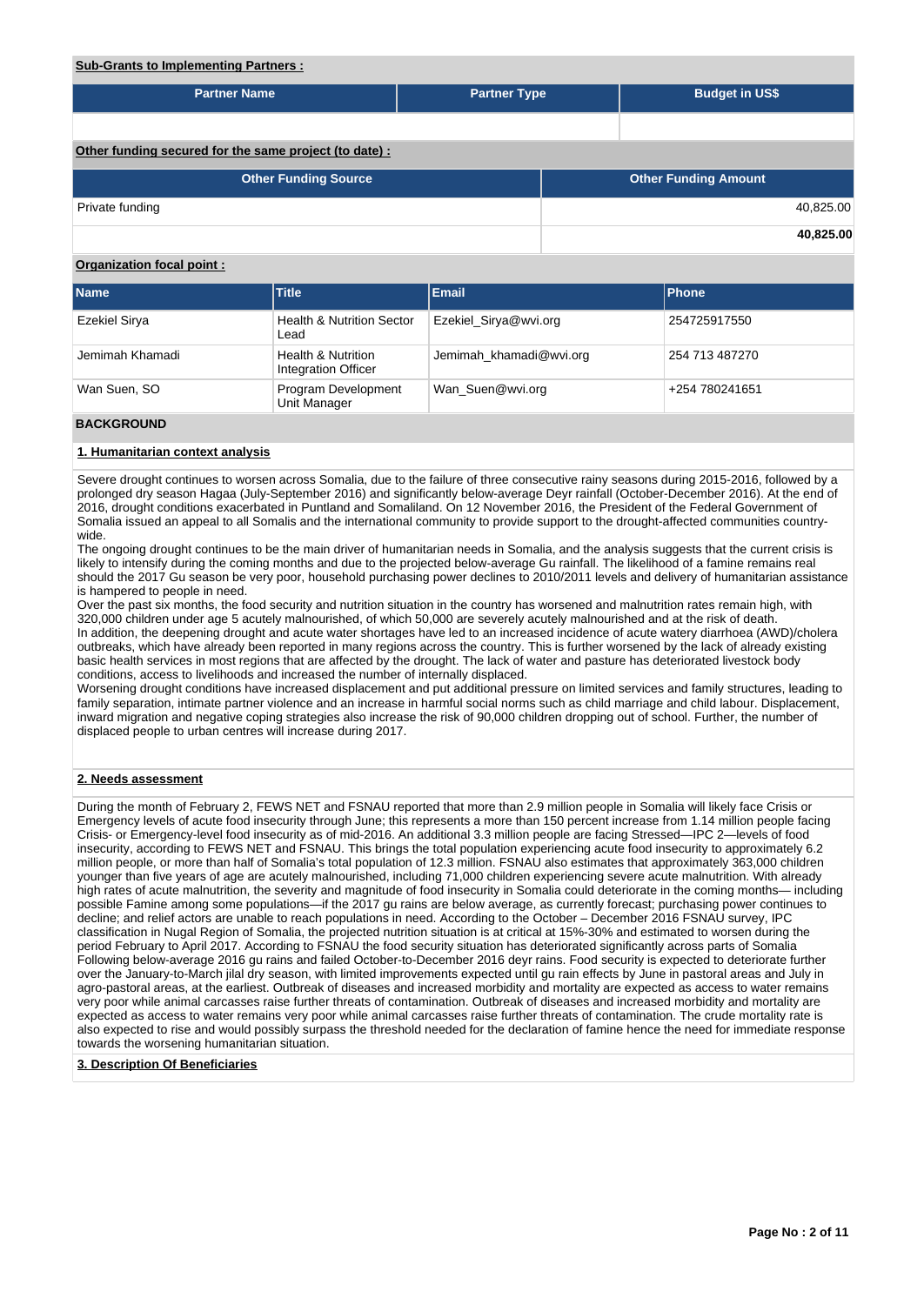The overall impact of this project is to improve the health of all Somalis, however, due to the specific focus on reproductive, maternal and child health, under 5, pregnant women, and lactating women will be the main direct beneficiaries of demand. The project aims at targeting the vulnerable groups which have been adversely affected by the ongoing drought and will include children under five years of age, pregnant and lactating women prioritizing the 1000 days window.1,500 children under 5 (750 girls and 750 boys will be the primary targets due to the nature of the OTP programming calculated based on the number of affected children in the Nutrition Cluster determination of caseload. 3,000 care givers of the severely acute malnourished children will be targeted with nutrition, health and hygiene education. A total of 240 key influencers (religious and community leaders) and 72 community health care workers and the community health workers will be targeted to support in implementation. the proposed action will also target to train 21 nurses for training on Infant and Young child feeding (IYCF) and Integrated Management of acute Malnutrition (IMAM) but only 16 Nurses will receive incentives while the additional 5 will be based at the health facilities.

#### **4. Grant Request Justification**

The ongoing drought continues to be the main driver of humanitarian needs in Somalia, and the analysis suggests that the current crisis is likely to intensify during the coming months due to the projected below-average Gu rainfall. The likelihood of a famine remains real should the 2017 Gu season remains poor. Household purchasing power declines to 2010/2011 levels and existing humanitarian assistance is not sufficient to fill the widening gap. The malnutrition and child mortality rate will likely to be worsen due to the persistent dry spill. While no or limited improvement is expected in the coming months, timely and larger scale of interventions are crucial.

World Vision has been operating in the proposed areas to provide cross section support. With the support of WFP, WV has also been conducting nutrition project in the hard-hit region, yet with the situation getting worsen and more people become food insecure, the existing interventions can no longer meet all the need. Although WV is well-positioned to provide immediate nutrition support to the communities because of the long present, funding is needed to allow scaling up of life-saving support.

#### **5. Complementarity**

The proposed project for the emergency response in Nugaal region will be complimented by the already existing project being implemented by World vision Somalia. The project will leverage on the ongoing EPHS project, the WFP supported TSFP project and the CMAM Godobjiran projects. This will involve the utilization of the already existing structures, staff, health facilities and mobile services which will be scaled up to enhance the response to the emergency. To complement these efforts, world Vision will work with MOH and other already existing implementing partners to increase support facility level and in the community and avoid duplication of services at community level.

## **LOGICAL FRAMEWORK**

## **Overall project objective**

To contribute towards the reduction of mortality and morbidity related to malnutrition among boys and girls under five years of age, pregnant and lactating women and to enhance equitable access to, preventive and curative nutrition service in Nugaal Region of Puntland.

| <b>Nutrition</b>                                                                                                                                                                                                                               |                                                 |                                 |  |  |  |  |  |  |
|------------------------------------------------------------------------------------------------------------------------------------------------------------------------------------------------------------------------------------------------|-------------------------------------------------|---------------------------------|--|--|--|--|--|--|
| <b>Cluster objectives</b>                                                                                                                                                                                                                      | <b>Strategic Response Plan (SRP) objectives</b> | <b>Percentage of activities</b> |  |  |  |  |  |  |
| Strengthen lifesaving preventive nutrition<br>services for vulnerable population groups<br>focusing on appropriate infant and young<br>child feeding practices in<br>emergency, micronutrient interventions and<br>optimal maternal nutrition. | Somalia HRP 2017                                | 37.5                            |  |  |  |  |  |  |
| Improve equitable access to quality lifesaving<br>curative nutrition services through systematic<br>identifi cation, referral and treatment of<br>acutely malnourished cases                                                                   | Somalia HRP 2017                                | 25                              |  |  |  |  |  |  |
| Strengthening robust evidence based system<br>for nutrition with capacity in decision making<br>to inform need-based programming                                                                                                               | Somalia HRP 2017                                | 37.5                            |  |  |  |  |  |  |

**Contribution to Cluster/Sector Objectives :** The nutrition cluster has its focus on basic life-saving interventions and community resilience building initiatives. The proposed actions pursue to improve curative nutrition service through case identification, referral and treatment to allow timely life-saving interventions. WV will also strengthen preventive nutrition service to curb increasing mortality rate of children due to malnutrition and ill health. Resilience in the face of prevalence malnutrition will be address through strengthening communities' preparedness capacity that will include the ability to collect, manage and utilize information to inform design.The project objective has been aligned to the nutrition cluster objectives and targets set as per the set indicators within the HRP 2017. World vision will implement the project in Nugaal Region where it is a rationalized partner. The proposed action is as per the nutrition cluster mapped out Nutrition Activities and will enhance coordination of emergency response, assessing the nutrition situation and enhancing coverage of the emergency response. The project will also focus on reducing morbidity and mortality related to malnutrition among vulnerable populations through systematic equal access to integrated curative and preventive food-based nutrition interventions which will be integrated within the already existing health system and will be complemented by other already existing projects such as the EPHS. The community based service delivery mechanism will be implemented through the provision of integrated outreach services of which are strategies within the Nutrition cluster.

## **Outcome 1**

Reduced acute malnutrition rate among children aged 6-59 months in the target communities

## **Output 1.1**

#### **Description**

Strengthened lifesaving preventive and curative nutrition services for vulnerable groups, through awareness raising, capacity building and micro-nutrient supplement.

## **Assumptions & Risks**

Continuous availability of supplies, community acceptability and stable security situation

#### **Activities**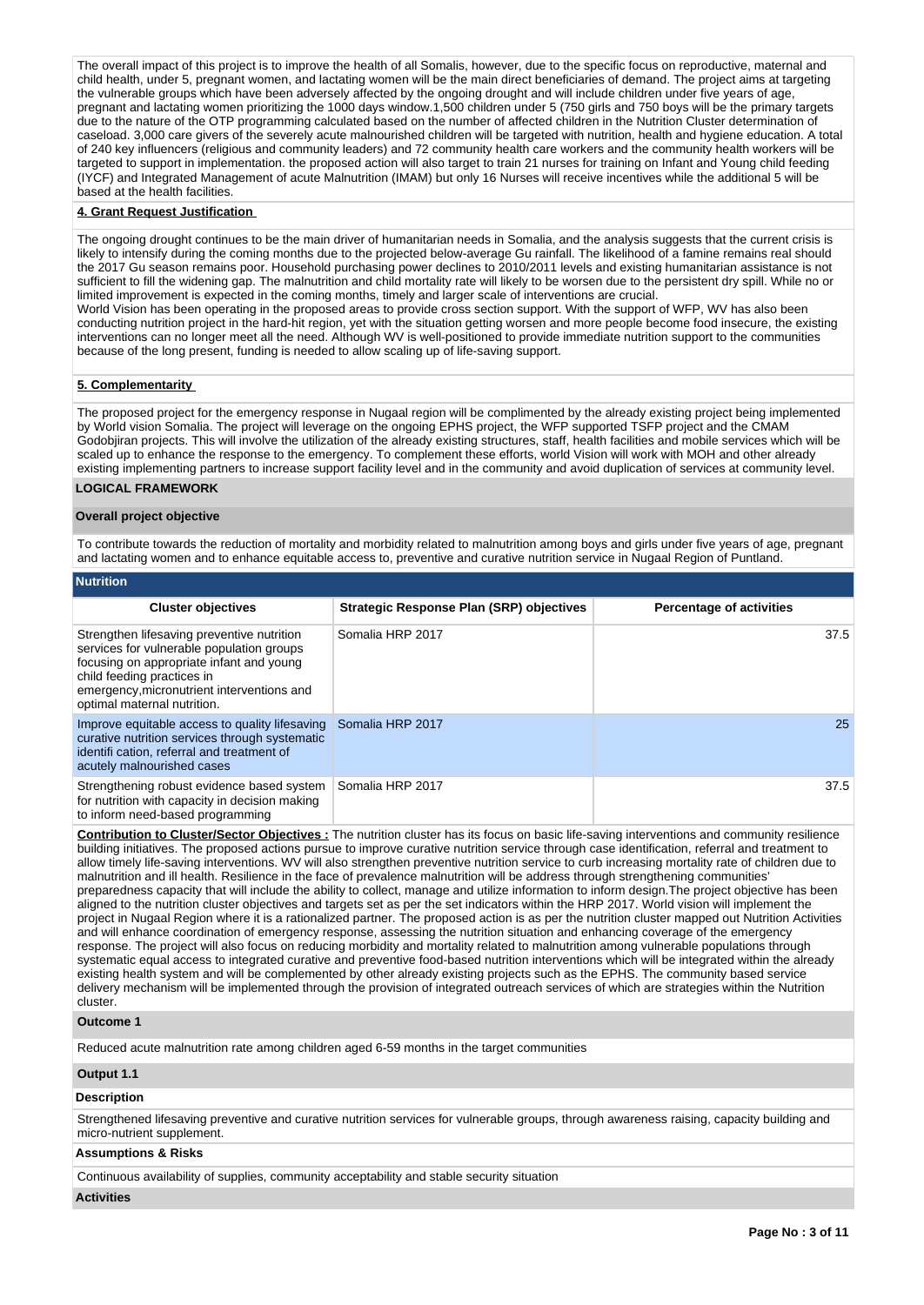## **Activity 1.1.1**

#### **Standard Activity : Community screening for malnutrition and referral**

Community mobilization and sensitization sessions will be conducted at community level by world vision to create awareness of the up scaling of activities at community level thus enhance self-referral and accessibility to the nutrition services. The community members will then support in referral of malnourished cases and also participate in the actual screening process. Continuous active case finding, referral, follow-up and defaulter tracing will be conducted by the community Nutrition/Health workers who will be trained to support in screening at community and household level. The Community Nutrition/Health workers will be equipped with screening tools to be able to conduct the screening at community level. There will be a clear referral mechanisms of those identified at community level by the CHW/CNWs to access the services during the outreach activities or at health facility level. This will further be strengthened by continuous routine screening conducted by the health workers during the outreach activities.

#### **Activity 1.1.2**

## **Standard Activity : Treatment of severe acute malnutrition in children 0-59months**

World Vision will support the MOH to integrate the management of acute malnutrition into the on-going routine health services at all levels of the health infrastructure. Routine nutrition assessment and management will be incorporated in all treatment, care and support services. World vision will conduct Community outreach activities to provide Outpatient Therapeutic Program (OTP) programmes and a clear linkage to the ongoing Therapeutic Supplementary Feeding Programmes (TSFP). WV will admit, treat and manage children under five years (boys and girls) with severe acute malnutrition while providing routine treatment for complications. World vision will also ensure there is an effective referral mechanism for the severe acute malnutrition cases with complications to the Stabilization center for further management and care. World vision will work towards a proper linkage and coordination with the different implementing partners on the ground to ensure effective transfer of beneficiaries from one program to another and management of the beneficiaries for continuum of care to full recovery and to prevent relapses within the program. CHWs will also play a major role in follow up of program beneficiaries at house level to ensure that beneficiaries adhere to the treatment protocols.

#### **Indicators**

|                 |                                                  |                                                                                                                                        |            | <b>End cycle beneficiaries</b> |                   | End<br>cycle  |
|-----------------|--------------------------------------------------|----------------------------------------------------------------------------------------------------------------------------------------|------------|--------------------------------|-------------------|---------------|
| Code            | <b>Cluster</b>                                   | <b>Indicator</b>                                                                                                                       | <b>Men</b> | <b>Women</b>                   | <b>Boys Girls</b> | <b>Target</b> |
| Indicator 1.1.1 | <b>Nutrition</b>                                 | Number of caregivers of IMAM beneficiaries<br>receiving messages on iMAM programing at<br>health facility and community outreach sites |            |                                |                   | 3.240         |
|                 | <b>Means of Verification: Program Reports</b>    |                                                                                                                                        |            |                                |                   |               |
| Indicator 1.1.2 | Nutrition                                        | Number of Under-fives 6-59 months admitted in<br>the treatment programmes                                                              |            |                                |                   | 1.500         |
|                 | Means of Verification . UNIC and Dreasom Departs |                                                                                                                                        |            |                                |                   |               |

#### **Means of Verification :** HMIS and Program Reports

#### **Outcome 2**

Improved nutritional status, growth and development, health, and survival of infants and young children through optimal infant and young child feeding practices

## **Output 2.1**

## **Description**

To Strengthen lifesaving preventive nutrition services for vulnerable groups, through awareness raising, capacity building and micro-nutrient supplement.

## **Assumptions & Risks**

Adequate micro-nutrient supplies available throughout the project cycle, MOH staff will be available to support in implementation, community ownership and acceptability of the project

## **Activities**

#### **Activity 2.1.1**

#### **Standard Activity : Infant and young child feeding promotion**

Breastfeeding is beneficial for promoting infant and child health and minimizing the impact of malnutrition-infection cycle. WV through the proposed funding will conduct community dialogues sessions and involve the key influencers to create awareness on appropriate IYCF practices. World vision together with the MOH will form the Mother-to-mother support groups (MtMSG) to enhance their knowledge towards appropriate infant and young child feeding practices. The MTMSGs will form a platform for information sharing, discussion and peer influence/support towards improved IYCF practices. WVI will counsel care givers on use of locally available foods. WVI also plans to conduct targeted communication to promote recommended infant/child feeding practices, using multiple channels and contextualized messages to address specific barriers to proper IYCF practices at community level.

#### **Activity 2.1.2**

#### **Standard Activity : Not Selected**

Provide micro-nutrient supplementation to women and children for treatment and prevention: WV will conduct routine micro-nutrient supplementation during mobile/outreach activities at the community level among under-fives boys and girls pregnant and lactating mothers who are most susceptible to malnutrition. This will include: multiple micro-nutrients vitamin A supplementation, Iron folate supplementation, Zinc supplementation during diarrhea and De-worming. Supplementation may be recommended in addition to optimize use of locally available foods. WVI will liaise with MOH and UNICEF to ensure adequate stocks of micro-nutrient supplements are available and enhance report to avoid any stock out at health facility level. There will be continuous sensitization both at health facility and community level to enhance the uptake of the micro-nutrients by the community.

#### **Indicators**

|                 |           |                                        | <b>End cycle beneficiaries</b>     |  | End<br>cvcle |
|-----------------|-----------|----------------------------------------|------------------------------------|--|--------------|
| Code            | Cluster   | <b>Indicator</b>                       | Men   Women  Boys   Girls   Target |  |              |
| Indicator 2.1.1 | Nutrition | Number of IYCF promotion sessions held |                                    |  | 864          |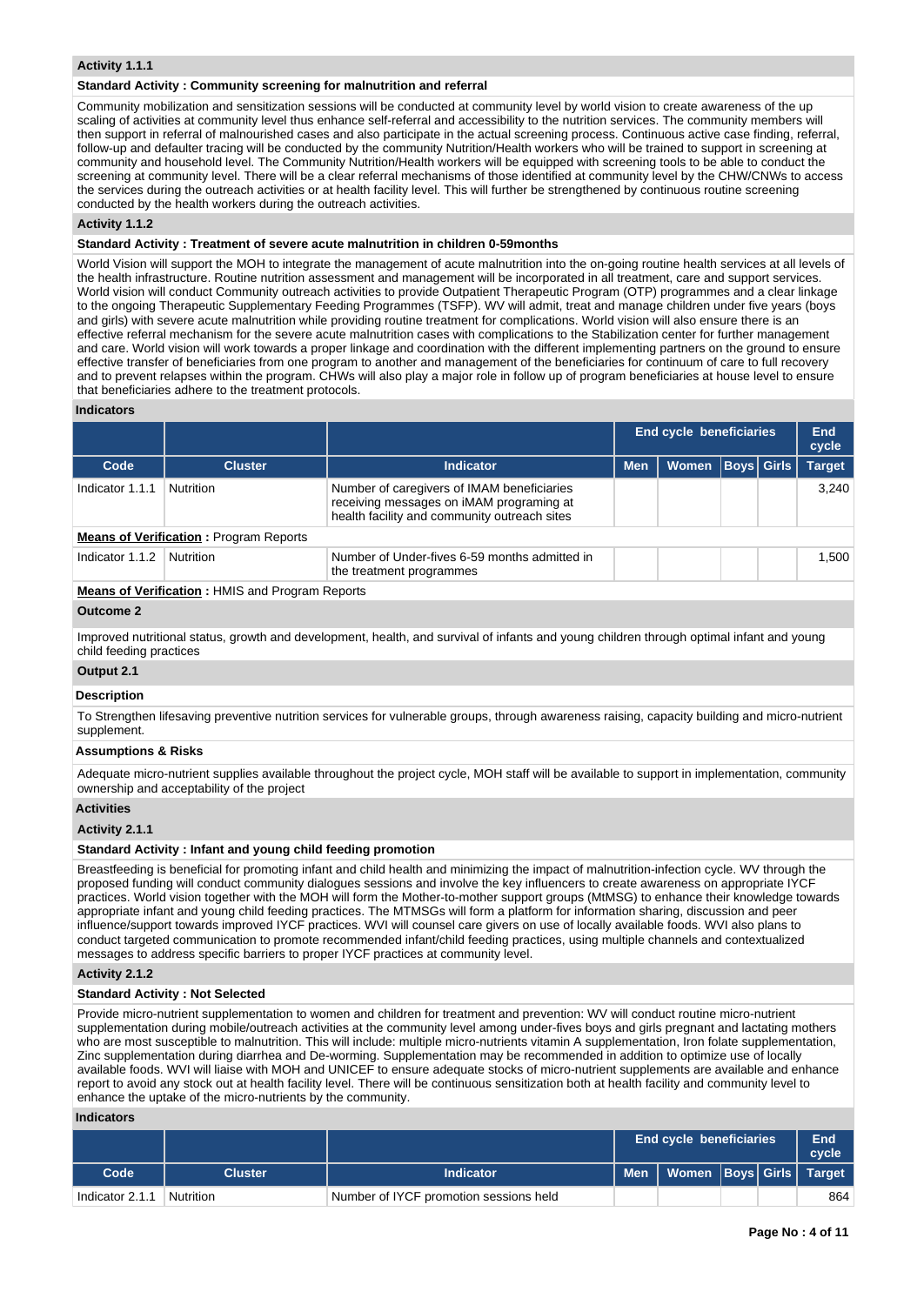|                                                                                | <b>Means of Verification: Project Reports</b>                         |                                                                                                                                 |  |  |  |  |  |  |  |  |
|--------------------------------------------------------------------------------|-----------------------------------------------------------------------|---------------------------------------------------------------------------------------------------------------------------------|--|--|--|--|--|--|--|--|
| Indicator 2.1.2                                                                | Number of PLW receiving multiple micronutrients<br>Nutrition<br>3,000 |                                                                                                                                 |  |  |  |  |  |  |  |  |
|                                                                                | <b>Means of Verification: Program Reports</b>                         |                                                                                                                                 |  |  |  |  |  |  |  |  |
| Outcome 3                                                                      |                                                                       |                                                                                                                                 |  |  |  |  |  |  |  |  |
| Improved capacity of health care workers to provide quality emergency services |                                                                       |                                                                                                                                 |  |  |  |  |  |  |  |  |
| Output 3.1                                                                     |                                                                       |                                                                                                                                 |  |  |  |  |  |  |  |  |
| <b>Description</b>                                                             |                                                                       |                                                                                                                                 |  |  |  |  |  |  |  |  |
| services.                                                                      |                                                                       | Health workers and community health workers trained on IYCF and IMAM and have capacity to provide effective emergency nutrition |  |  |  |  |  |  |  |  |
| <b>Assumptions &amp; Risks</b>                                                 |                                                                       |                                                                                                                                 |  |  |  |  |  |  |  |  |
|                                                                                |                                                                       | MOH health workers and community health workers will be available to be capacity built.                                         |  |  |  |  |  |  |  |  |
| <b>Activities</b>                                                              |                                                                       |                                                                                                                                 |  |  |  |  |  |  |  |  |
|                                                                                |                                                                       |                                                                                                                                 |  |  |  |  |  |  |  |  |

**Activity 3.1.1** 

## **Standard Activity : Capacity building**

WV aims to improve health service quality through boosting the capacity of community health workers. World vision though the proposed project will conduct a capacity gaps assessment and conduct an IMAM training among 21 health care workers and 72 CHWs/CNWs to enhance their skills and capacity to offer quality IMAM services both at health facility and community level. This will be followed by continuous supportive supervision and mentorship to ensure the health care workers gain practical skills to be able to offer quality IMAM services. World vision was also offer continuous on-the- Job training to the health workers at health facility level to address the gaps identified during supervision thus enhance service provision.

#### **Activity 3.1.2**

#### **Standard Activity : Capacity building**

World Vison during the project implementation period will conduct an Infant and Young Child feeding in Emergencies training that will target 21 health care workers and which will be aimed at enhancing their knowledge and practical skills to offer sensitization and counseling services both at community and health facility level. World vision will also train 72 Community Nutrition/Health Workers to enhance their knowledge and skills to conduct sensitizing on IYCF at community level. The training will equip health workers with the relevant skills to implement IYCF-E responses, plan for scale-up of support during the current emergency.

There will be continuous on-the-job to health care workers and the community health/nutrition Workers to enhance their practical knowledge and skills to promote and conduct IYCF activities at health facility level. The training will be strengthened by continuous supportive supervision among health workers and community workers to implement integrated infant and young child feeding counselling and support addressing both breastfeeding and complementary feeding at key maternal and child health contacts.

## **Indicators**

|                                                |                                                |                                                                                               |            | <b>End cycle beneficiaries</b> |                   |  | End<br>cycle  |  |  |
|------------------------------------------------|------------------------------------------------|-----------------------------------------------------------------------------------------------|------------|--------------------------------|-------------------|--|---------------|--|--|
| Code                                           | <b>Cluster</b>                                 | Indicator                                                                                     | <b>Men</b> | Women                          | <b>Boys</b> Girls |  | <b>Target</b> |  |  |
| Indicator 3.1.1                                | Nutrition                                      | Number of male and female health facility and<br>community workers trained on IMAM quidelines |            |                                |                   |  | 93            |  |  |
|                                                | <b>Means of Verification:</b> Training reports |                                                                                               |            |                                |                   |  |               |  |  |
| Indicator 3.1.2                                | Nutrition                                      | Number of health facility and community health<br>workers (male/female) trained in IYCF(-E)   |            |                                |                   |  | 93            |  |  |
| <b>Means of Verification:</b> Training reports |                                                |                                                                                               |            |                                |                   |  |               |  |  |
|                                                | <b>Additional Targets:</b>                     |                                                                                               |            |                                |                   |  |               |  |  |

## **M & R**

## **Monitoring & Reporting plan**

The project monitoring will be done at various levels including community, district and regional levels. Monitoring and Evaluation will equally be streamlined throughout the project cycle using the WVI robust monitoring and evaluation system. This will be enhanced by the key Performance Indicators which will be used continuously and consistently to assess project performance. There will continuous monitoring of the situation and establishment of key early warning system mechanisms that will ensure effective trigger and response to the further worsening of situation. World vision together with MOH and other stakeholders will conduct quarterly joint monitoring visits to assess and follow up on the situation, progress and impact of the emergency response. World vision will also build the capacity of health workers and the CHWs to ensure quality and timely reporting for further utilization and decision making. World vision staff and identified facility supervisors will conduct monthly supportive supervision to assess the level/effectiveness of the response and quality of service provision. There will be continuous information sharing with the nutrition clusters for planning purposes. The project team will capture community feedback through community-based reflection meetings. However, the main project monitoring will still be undertaken by the WV's project team. The project technical committee will meet when necessary and regularly to discuss key monitoring data and achievements.

#### **Workplan**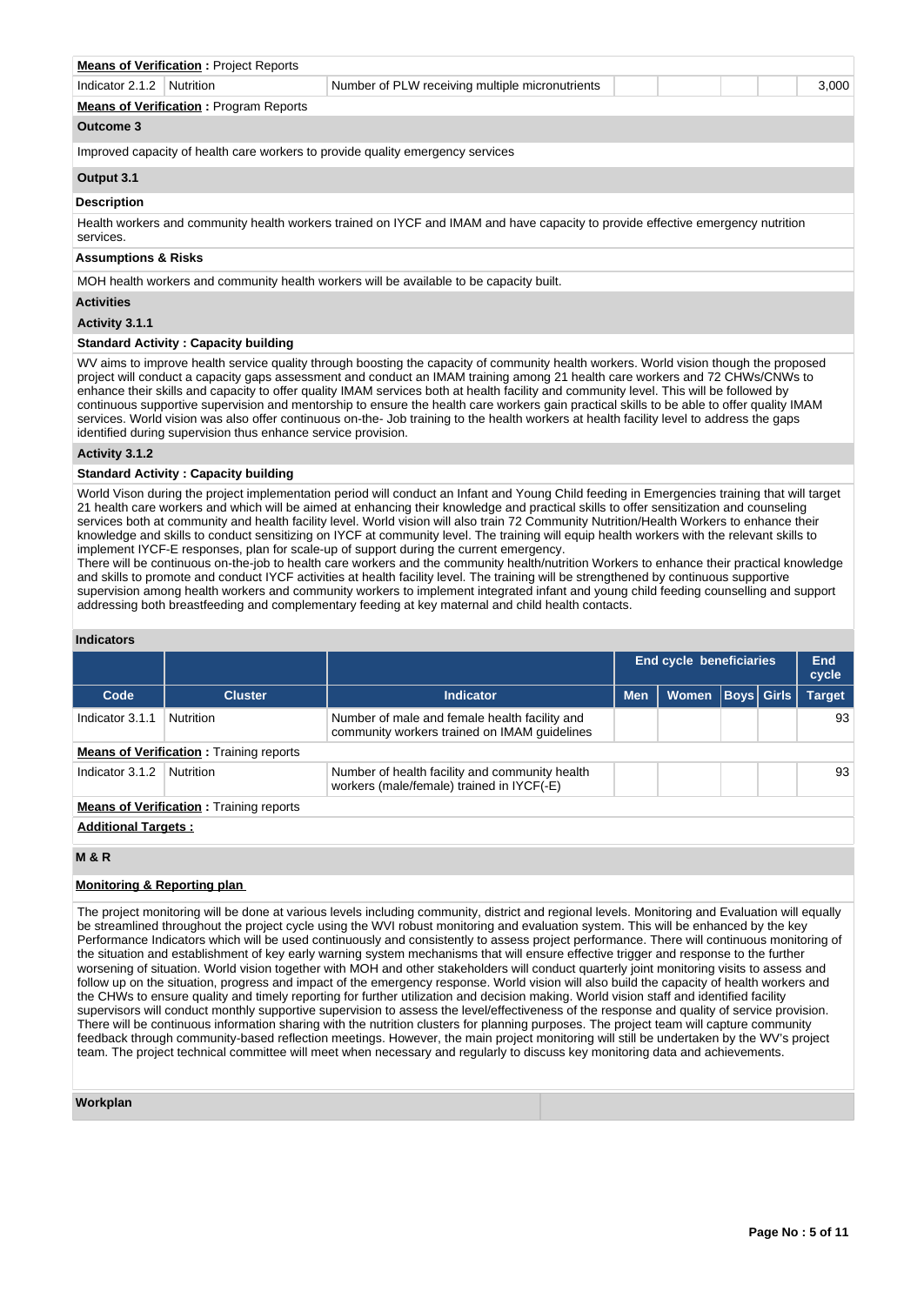| Activitydescription                                                                                                                                                                                                                                                                                                                                                                                                                                                                                                                                                                                                                                                                                                                                                                                                                                                                                                                                                                                                                                                                                                                                                                                                                    | Year | 1 | 2  | 3            | 4            | 5            | 6  |              | 8  | 9            | 10 <sub>1</sub> | 11 12                   |  |
|----------------------------------------------------------------------------------------------------------------------------------------------------------------------------------------------------------------------------------------------------------------------------------------------------------------------------------------------------------------------------------------------------------------------------------------------------------------------------------------------------------------------------------------------------------------------------------------------------------------------------------------------------------------------------------------------------------------------------------------------------------------------------------------------------------------------------------------------------------------------------------------------------------------------------------------------------------------------------------------------------------------------------------------------------------------------------------------------------------------------------------------------------------------------------------------------------------------------------------------|------|---|----|--------------|--------------|--------------|----|--------------|----|--------------|-----------------|-------------------------|--|
| Activity 1.1.1: Community mobilization and sensitization sessions will be conducted<br>at community level by world vision to create awareness of the up scaling of                                                                                                                                                                                                                                                                                                                                                                                                                                                                                                                                                                                                                                                                                                                                                                                                                                                                                                                                                                                                                                                                     | 2017 |   | X. | IX.          | X            | X.           | X. | X.           | X. | X.           | X.              | ΙX                      |  |
| activities at community level thus enhance self-referral and accessibility to the<br>nutrition services. The community members will then support in referral of<br>malnourished cases and also participate in the actual screening process.<br>Continuous active case finding, referral, follow-up and defaulter tracing will be<br>conducted by the community Nutrition/Health workers who will be trained to<br>support in screening at community and household level. The Community<br>Nutrition/Health workers will be equipped with screening tools to be able to conduct<br>the screening at community level. There will be a clear referral mechanisms of<br>those identified at community level by the CHW/CNWs to access the services<br>during the outreach activities or at health facility level. This will further be<br>strengthened by continuous routine screening conducted by the health workers<br>during the outreach activities.                                                                                                                                                                                                                                                                                  | 2018 |   |    |              |              |              |    |              |    |              |                 |                         |  |
| Activity 1.1.2: World Vision will support the MOH to integrate the management of<br>acute malnutrition into the on-going routine health services at all levels of the                                                                                                                                                                                                                                                                                                                                                                                                                                                                                                                                                                                                                                                                                                                                                                                                                                                                                                                                                                                                                                                                  | 2017 |   | X. | $\mathsf{X}$ | $\mathsf{X}$ | $\mathsf{X}$ | X. | $\mathsf{X}$ | X. | X.           | $\mathsf{X}$    | $\mathsf{X}$            |  |
| health infrastructure. Routine nutrition assessment and management will be<br>incorporated in all treatment, care and support services. World vision will conduct<br>Community outreach activities to provide Outpatient Therapeutic Program (OTP)<br>programmes and a clear linkage to the ongoing Therapeutic Supplementary<br>Feeding Programmes (TSFP). WV will admit, treat and manage children under five<br>years (boys and girls) with severe acute malnutrition while providing routine<br>treatment for complications. World vision will also ensure there is an effective<br>referral mechanism for the severe acute malnutrition cases with complications to<br>the Stabilization center for further management and care. World vision will work<br>towards a proper linkage and coordination with the different implementing partners<br>on the ground to ensure effective transfer of beneficiaries from one program to<br>another and management of the beneficiaries for continuum of care to full recovery<br>and to prevent relapses within the program. CHWs will also play a major role in<br>follow up of program beneficiaries at house level to ensure that beneficiaries<br>adhere to the treatment protocols. | 2018 |   |    |              |              |              |    |              |    |              |                 |                         |  |
| Activity 2.1.1: Breastfeeding is beneficial for promoting infant and child health and<br>minimizing the impact of malnutrition-infection cycle. WV through the proposed                                                                                                                                                                                                                                                                                                                                                                                                                                                                                                                                                                                                                                                                                                                                                                                                                                                                                                                                                                                                                                                                | 2017 |   |    | $X$ $X$      | X.           | X.           | X. | $\mathsf{X}$ | X. | $\mathsf{X}$ | $\mathsf{X}$    | $\mathsf{I} \mathsf{X}$ |  |
| funding will conduct community dialogues sessions and involve the key influencers<br>to create awareness on appropriate IYCF practices. World vision together with the<br>MOH will form the Mother-to-mother support groups (MtMSG) to enhance their<br>knowledge towards appropriate infant and young child feeding practices. The<br>MTMSGs will form a platform for information sharing, discussion and peer<br>influence/support towards improved IYCF practices. WVI will counsel care givers<br>on use of locally available foods. WVI also plans to conduct targeted<br>communication to promote recommended infant/child feeding practices, using<br>multiple channels and contextualized messages to address specific barriers to<br>proper IYCF practices at community level.                                                                                                                                                                                                                                                                                                                                                                                                                                                | 2018 |   |    |              |              |              |    |              |    |              |                 |                         |  |
| Activity 2.1.2: Provide micro-nutrient supplementation to women and children for<br>treatment and prevention: WV will conduct routine micro-nutrient supplementation                                                                                                                                                                                                                                                                                                                                                                                                                                                                                                                                                                                                                                                                                                                                                                                                                                                                                                                                                                                                                                                                   | 2017 |   | X. | IX.          | X            | X            | X. | X.           | X. | X.           | $\mathsf{X}$    | X                       |  |
| during mobile/outreach activities at the community level among under-fives boys<br>and girls pregnant and lactating mothers who are most susceptible to malnutrition.<br>This will include: multiple micro-nutrients vitamin A supplementation, Iron folate<br>supplementation, Zinc supplementation during diarrhea and De-worming.<br>Supplementation may be recommended in addition to optimize use of locally<br>available foods. WVI will liaise with MOH and UNICEF to ensure adequate stocks<br>of micro-nutrient supplements are available and enhance report to avoid any stock<br>out at health facility level. There will be continuous sensitization both at health<br>facility and community level to enhance the uptake of the micro-nutrients by the<br>community.                                                                                                                                                                                                                                                                                                                                                                                                                                                      | 2018 |   |    |              |              |              |    |              |    |              |                 |                         |  |
| Activity 3.1.1: WV aims to improve health service quality through boosting the<br>capacity of community health workers. World vision though the proposed project                                                                                                                                                                                                                                                                                                                                                                                                                                                                                                                                                                                                                                                                                                                                                                                                                                                                                                                                                                                                                                                                       | 2017 |   | X. | X            | $\times$     |              |    |              |    |              |                 |                         |  |
| will conduct a capacity gaps assessment and conduct an IMAM training among 21<br>health care workers and 72 CHWs/CNWs to enhance their skills and capacity to<br>offer quality IMAM services both at health facility and community level. This will be<br>followed by continuous supportive supervision and mentorship to ensure the health<br>care workers gain practical skills to be able to offer quality IMAM services. World<br>vision was also offer continuous on-the- Job training to the health workers at health<br>facility level to address the gaps identified during supervision thus enhance service                                                                                                                                                                                                                                                                                                                                                                                                                                                                                                                                                                                                                   | 2018 |   |    |              |              |              |    |              |    |              |                 |                         |  |

provision.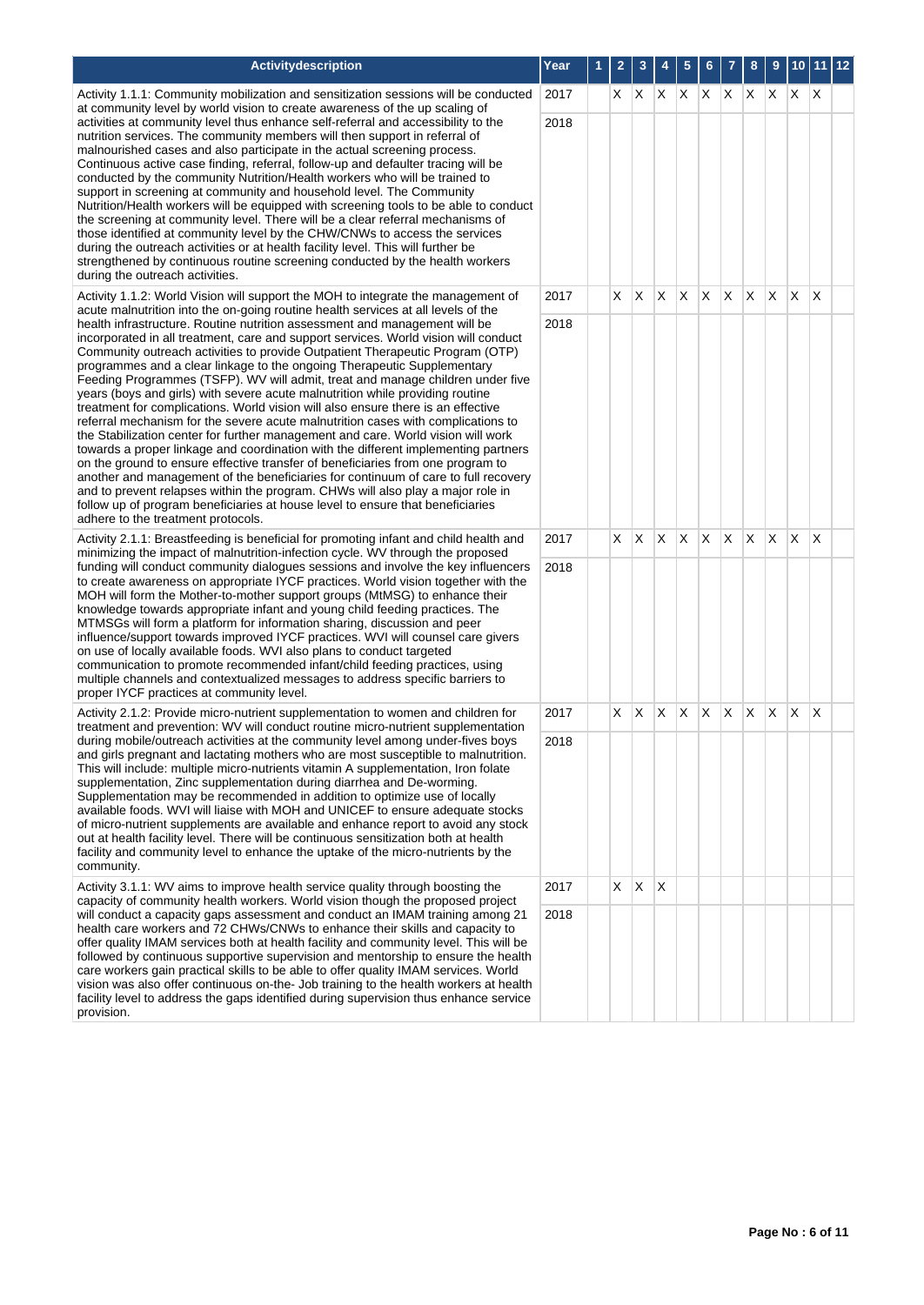Activity 3.1.2: World Vison during the project implementation period will conduct an Infant and Young Child feeding in Emergencies training that will target 21 health care workers and which will be aimed at enhancing their knowledge and practical skills to offer sensitization and counseling services both at community and health facility level. World vision will also train 72 Community Nutrition/Health Workers to enhance their knowledge and skills to conduct sensitizing on IYCF at community level. The training will equip health workers with the relevant skills to implement IYCF-E responses, plan for scale-up of support during the current emergency. There will be continuous on-the-job to health care workers and the community health/nutrition Workers to enhance their practical knowledge and skills to promote and conduct IYCF activities at health facility level. The training will be strengthened by continuous supportive supervision among health workers and community workers to implement integrated infant and young child feeding counselling and support addressing both breastfeeding and complementary feeding at key maternal and child health contacts.

|   | 2017 |  | $x \mid x \mid x$ |  |  |  |  |
|---|------|--|-------------------|--|--|--|--|
|   | 2018 |  |                   |  |  |  |  |
|   |      |  |                   |  |  |  |  |
|   |      |  |                   |  |  |  |  |
|   |      |  |                   |  |  |  |  |
| I |      |  |                   |  |  |  |  |
|   |      |  |                   |  |  |  |  |
| ı |      |  |                   |  |  |  |  |
|   |      |  |                   |  |  |  |  |
|   |      |  |                   |  |  |  |  |

## **OTHER INFO**

## **Accountability to Affected Populations**

Humanitarian accountability bench-marking will form part of the planned assessments. This will help the response team understand the community preferred mechanisms to receive information and provide feedback/complaints to WV. The assessment findings will inform the response team on specific mechanisms to be used during the response: However the 4 key mechanisms will be prioritized as highlighted in the WV Programme Accountability Framework:

#### Information Provision

Information ranging from beneficiary entitlements, stakeholders, interventions, sustainability, projects' timelines, donors and response approaches will be shared where appropriate. In order to enhance information sharing, the response will explore other technology supported mechanisms though the context will determine the scope. All response staff both at WV and partners' level shall be sensitized on WV information sharing guidelines in emergency situations and later provided with necessary materials to pass the information to affected communities and stakeholders. The trained shall move ahead to ensure appropriate information pieces are shared with communities through selected channel. The beneficiaries shall also be empowered through sensitization to continuously demand for information from WV and its partners. To ensure information sharing is adequately done, monitoring tools shall capture its progression and impact on communities.

## Community Consultation

WVS endeavors to maximize community engagement throughout the proejct cycle including but not limited to project identification and beneficiary selection. The response team (including staff and partners) will be taken through a training on the importance of involving communities (both men, women, children, disabled persons and elderly) in decision making processes for every intervention. Equally, community consultation guidelines developed after the 2013 assessment shall be contextualized for the response. Staff and partners adherence to consultation shall be tracked through monitoring processes.

#### **Participation**

Community institutions (elders, committees, religious leaders and local administration) shall be involved in all processes of the response, including assessments, intervention designs, implementation and evaluation. Efforts shall be invested in ensuring that staff understand the commitment of participation and its contextualized guidelines. This component will also be included in the response monitoring to processes. Do-No-Harm

Using Do No Harm principles, WV seek to avoid physical or psycho-social risks that would be detrimental to project beneficiaries. Updating of WV's Do No Harm Assessments in operating areas will be used to inform implementation and help in the design of programming. WV Somalia is intentional with regards to targeting conflict affected communities and requires a good understanding of the drivers of conflict among the communities themselves. Humanitarian assistance priorities will be calculated based on need alone, irrespective of age, sex, religion or clan. Complaint mechanisms will be established to monitor project implementation and ensure that the voices of beneficiaries are heard. WV will extend beyond traditional platforms for feedback, such as suggestion boxes and mobile phone lines, ensuring that a mechanism for confidential personal feedback is available even to those who are illiterate. WV is intentionally carrying out feedback mechanism through these ways to address the limited mobility of women. Humanitarian M&E Officer will be available in all WV operating districts to support the communities throughout the project cycle. By ensuring transparency and maximize involvement of communities, WV will minimize the risk of having dispute over the interventions among communities.

## **Implementation Plan**

The proposed project will be implemented directly by World vision Somalia by working closely with MOH Puntland state to scale-up nutrition services within the hard to reach regions that do not have static health facilities while complementing the other already ongoing projects such as EPHS supported by UNICEF, the WFP TSFP projects and the CMAM Godobjiran projects. World vision will also strengthen the coordination between MOH and the other implementing partners within Nugaal Region to leverage on each other and ensure maximum impact. WVI will work towards capacity building health workers and CHWs/CNWs respond to the worsening emergency situation within the Region and scale up services in emergencies. The project will focus on mobile facilities with strong referral mechanisms to enhance access to services and increase coverage. At community level, world vision will work through the community structures through the CHWs/CNWs to support in active case finding and referral of malnourished beneficiaries for services. World vision will continuously monitor the situation through an elaborate early warning system while working with other stakeholders to enhance response to the worsening situation. The project will also focus on behavioral change activities especially to promote appropriate IYCF practices in emergencies and proper hygiene and sanitation practices at community level while evaluating common health and nutrition issues to apply promotion, prevention, and control strategies to prevent further harm.

#### **Coordination with other Organizations in project area**

| Name of the organization                  | Areas/activities of collaboration and rationale                                                                                                                                                                                                                                 |
|-------------------------------------------|---------------------------------------------------------------------------------------------------------------------------------------------------------------------------------------------------------------------------------------------------------------------------------|
| <b>SRCS (Somali Red Crescent Society)</b> | World vision plans to coordinate the proposed activities with the<br>other implementing partners to ensure effective continuity of care.<br>SRCS Runs health services and OTP services, World Vison plans to<br>ensure effective linkage and Coordination and ensure full care. |
| Save the Children                         | World Vision will also coordinate its activities within the proposed<br>action with Save the Children who Run mobile nutrition for OTP in<br>IDPs, this will enhance the program coverage and also ensure there<br>is no duplication of services.                               |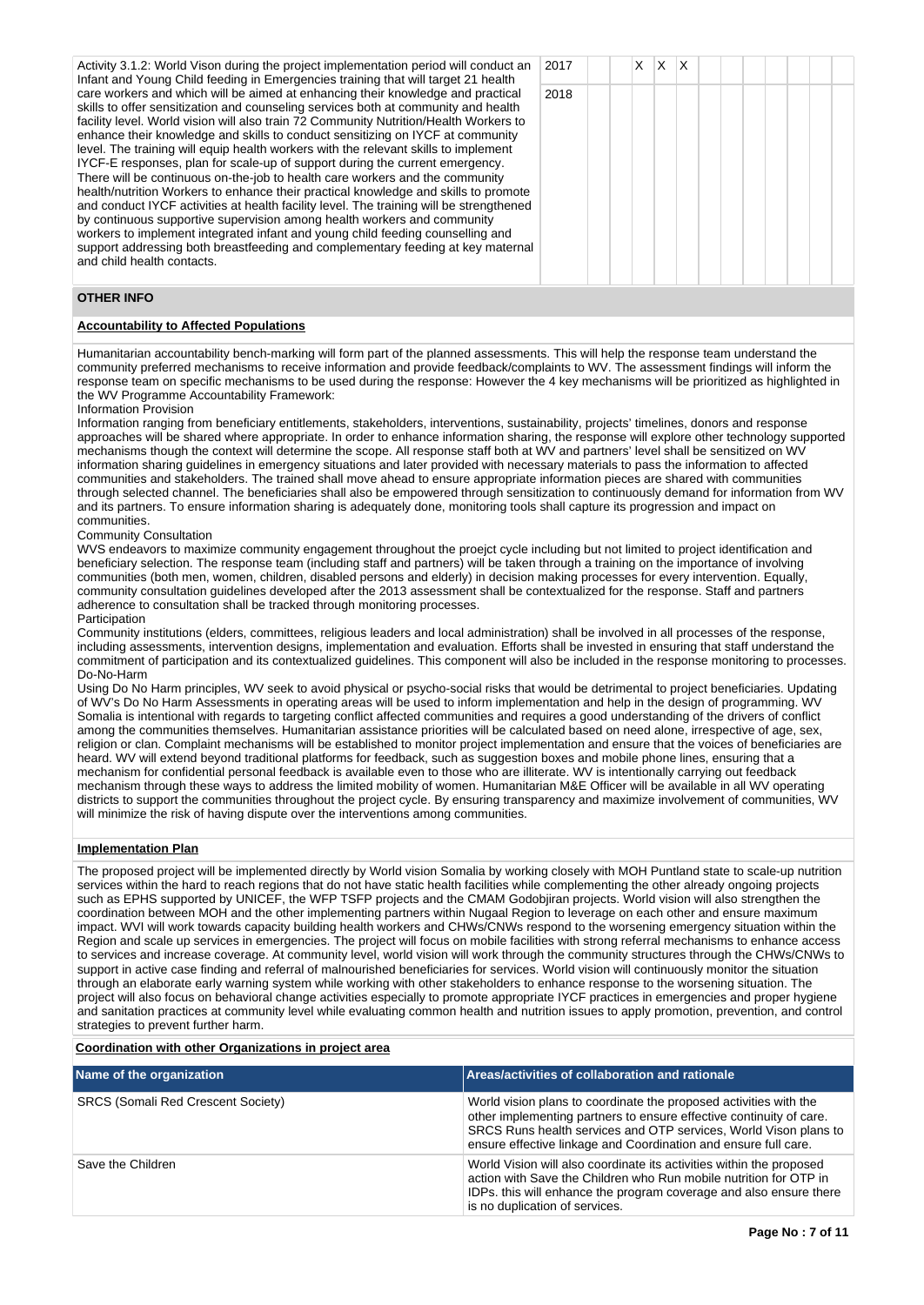## **Environment Marker Of The Project**

A+: Neutral Impact on environment with mitigation or enhancement

## **Gender Marker Of The Project**

2a- The project is designed to contribute significantly to gender equality

#### **Justify Chosen Gender Marker Code**

WV will endeavor to allow equal participation of women throughout the project cycle. Women and girls are approached in assessment and monitoring activity to ensure their opinions and needs are heard. Special needs for women and girls are taken into account in activity processes, including beneficiary selection and the appropriate design of implementation and distribution strategies. One of the examples of the effort is the intended nutrition intervention specifically targets pregnant and lactating women who are especially susceptible to malnutrition in the time of disaster. In light of this, the training of health workers engaged female than male as they are the key players in maternal health and children's nutrition.

## **Protection Mainstreaming**

World Vision will ensure that the needs of all the target population including the most vulnerable without a voice. The project will ensure that nobody is left out, harmed, neglected, abused, discriminated or exploited. World vision will actively involve and allow the community to participate in program implementation and maintain their sense of ownership and responsibility. World vision will also strive to ensure that what we do does not generate disagreement or conflict and that staff adhere to the humanitarian principles.

### **Country Specific Information**

#### **Safety and Security**

World Vision will ensure that with providing services to the affected population, the security and safety of beneficiaries and the staff during service provision. while enhancing security, world vision will ensure that they serve the community on time to allow them to travel early for security purposes. By providing integrated outreach activities, they will ensure that the beneficiaries do not walk long distances to access the nutrition services. Throughout the project duration, world vision will monitor the security situation and also collaborate with the local administration and the community to ensure that the beneficiaries and the staff are well aware.

## **Access**

World Vision during the project implementation period will ensure that all the beneficiaries access quality and effective nutrition services during the emergency response period. World Vision will provide mobile services which will enhance accessibility and availability while ensuring that beneficiaries maximize on the availability of services at community level. World Vision will also work with MOH and UNICEF to ensure the availability of adequate supplies hence ensuring that the beneficiaries access the supplies whenever they seek the services at community level. World Vision will conduct continuous community mobilization and sensitization to ensure that the community is aware of the available emergency response services and hence enhancing their health and nutrition service seeking behavior and accessibility to the available services at all times.

## **BUDGET**

| Code | <b>Budget Line Description</b>                                                                                                                                                                                |   | $D/S$ Quantity | Unit<br>cost        | <b>Duration</b><br><b>Recurran</b> | $\%$<br>charged | <b>Total Cost</b> |  |  |  |
|------|---------------------------------------------------------------------------------------------------------------------------------------------------------------------------------------------------------------|---|----------------|---------------------|------------------------------------|-----------------|-------------------|--|--|--|
|      |                                                                                                                                                                                                               |   |                |                     | ce                                 | to CHF          |                   |  |  |  |
|      | <b>Staff and Other Personnel Costs</b>                                                                                                                                                                        |   |                |                     |                                    |                 |                   |  |  |  |
| 1.1  | Project Manager-N                                                                                                                                                                                             | D | $\mathbf{1}$   | 8,874<br>.47        | 9                                  | 10.00           | 7,987.02          |  |  |  |
|      | Overall managing the project and tracking the implementation activities on the ground                                                                                                                         |   |                |                     |                                    |                 |                   |  |  |  |
| 1.2  | <b>Nutrition Project Officer</b>                                                                                                                                                                              | D | 1              | 1,050<br>.00        | 9                                  | 50.00           | 4,725.00          |  |  |  |
|      | Coordinates all nutrition activities, collects and consolidates data and develops draft reports, implements central level and<br>technical activities, such as training and review meetings                   |   |                |                     |                                    |                 |                   |  |  |  |
| 1.3  | Project Assistant III(Community Mobilizer)-NEZ                                                                                                                                                                | D | 1              | 700.0<br>0          | 9                                  | 100.00          | 6,300.00          |  |  |  |
|      | Day to day coordination and supervision of activities at field level, especially of the mobile teams and the CHWs                                                                                             |   |                |                     |                                    |                 |                   |  |  |  |
| 1.4  | <b>Qualified Nurses</b>                                                                                                                                                                                       | D | 8 <sup>1</sup> | 400.0<br>∩          | 9                                  | 100.00          | 28,800.00         |  |  |  |
|      | 2 qualified Nurses per Team x 4 Teams (one Garowe, one Burtinle, one Eyl and One Godobjiran). (2 qualified nurses x \$400 per<br>month per team and for 9 months)( $\theta$ nurses x \$400 x 9 months)        |   |                |                     |                                    |                 |                   |  |  |  |
| 1.5  | <b>Auxilliary Nurses</b>                                                                                                                                                                                      | D |                | 8 250.0<br>$\Omega$ | 9                                  | 100.00          | 18,000.00         |  |  |  |
|      | 2 auxiliary Nurses per Team x 4 Teams (one Garowe, one Burtinle, one Eyl and One Godobjiran). (2 auxiliary nurses x \$250 per<br>month per team and for 9 months)(8 Auxilliary nurses $x$ \$250 $x$ 9 months) |   |                |                     |                                    |                 |                   |  |  |  |
|      | <b>Section Total</b>                                                                                                                                                                                          |   | 65,812.02      |                     |                                    |                 |                   |  |  |  |
|      | Supplies, Commodities, Materials                                                                                                                                                                              |   |                |                     |                                    |                 |                   |  |  |  |
| 2.1  | Medical & Nutrition supplies-NEZ                                                                                                                                                                              | D | 1              | 5,000<br>.00        | 1                                  | 100.00          | 5,000.00          |  |  |  |
|      | Theses supplies will be dependent on shortfalls in supplies from UNICEF. The supplies will include not not limited to items such<br>as Amoxycillin; Paracetamole; Albendazole, OTP cards among others         |   |                |                     |                                    |                 |                   |  |  |  |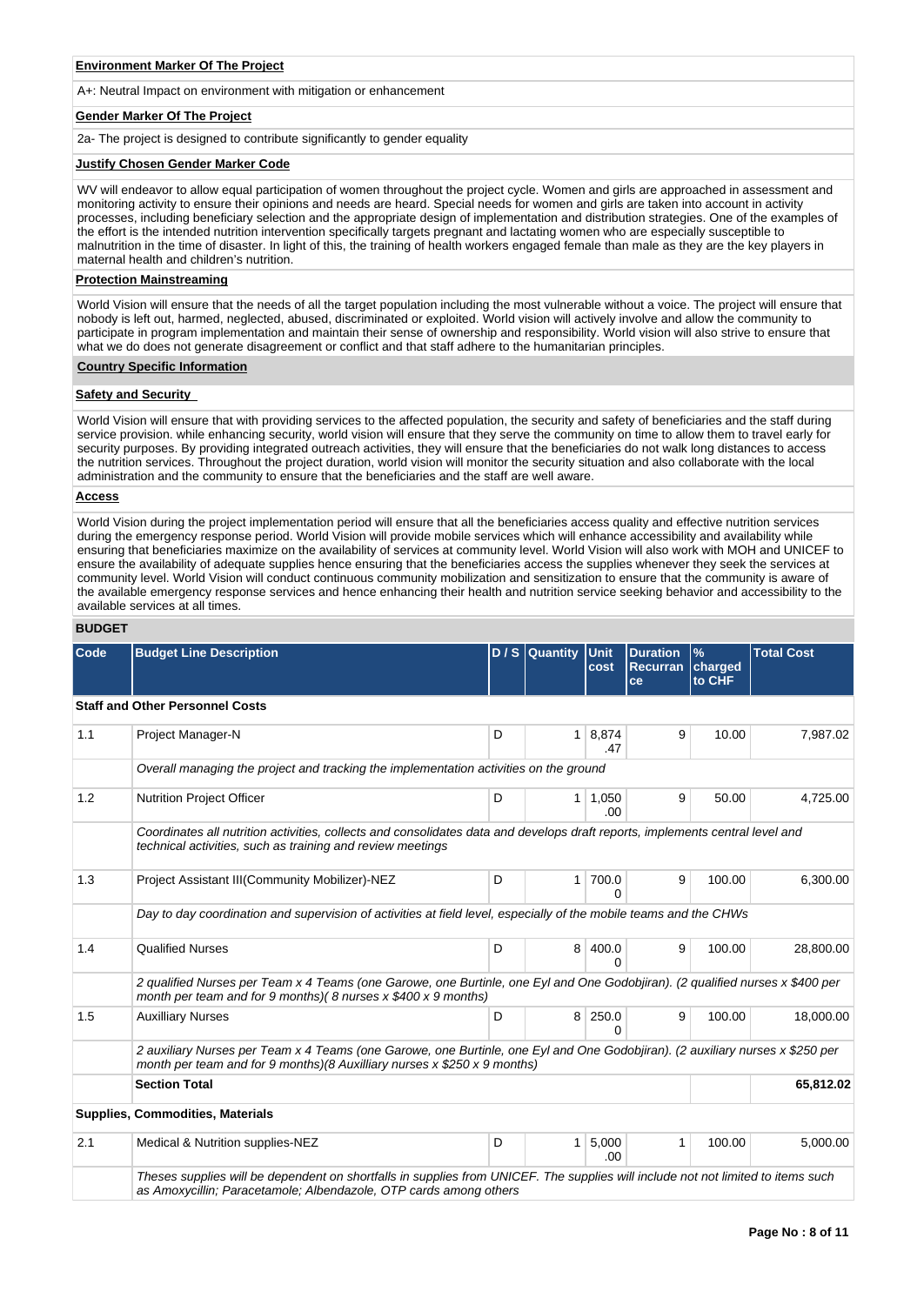| 2.2               | Vehicle Hire for Mobile Teams-NEZ                                                                                                                                                                 | D |       | 4   1,900<br>.00       | 9            | 100.00 | 68,400.00  |
|-------------------|---------------------------------------------------------------------------------------------------------------------------------------------------------------------------------------------------|---|-------|------------------------|--------------|--------|------------|
|                   | Four mobile teams will be employed by this project. The vehicle hire unit cost is inclusive of fuel                                                                                               |   |       |                        |              |        |            |
| 2.3               | Training on IYCF for Community Health Workers -NEZ                                                                                                                                                | D |       | $1 \mid 13,82$<br>4.00 | 1            | 100.00 | 13,824.00  |
|                   | 3 days training x 72 CHWs -- see attached BOQ for the venue hire, stationary, transport facilitation, refreshments, training<br>materials, trainer fee, participants allowance                    |   |       |                        |              |        |            |
| 2.4               | IYCF training for Mobile Teams and Health Center Nurses-NEZ D                                                                                                                                     |   |       | $1 \mid 4,472$<br>.00  | 1            | 100.00 | 4,472.00   |
|                   | 3 day training x 21 nurses -- see attached BOQ for the venue hire, stationary, transport facilitation, refreshments, training<br>materials, trainer fee, participants allowance                   |   |       |                        |              |        |            |
| 2.5               | CHW Training on Screening, Mobilization and Referral for<br><b>IMAM-NEZ</b>                                                                                                                       | D |       | $1 \mid 14,01$<br>6.00 | 1            | 100.00 | 14,016.00  |
|                   | 4 day training x 72 CHWs -- see attached BOQ for the venue hire, stationary, transport facilitation, refreshments, training<br>materials, trainer fee, participants allowance                     |   |       |                        |              |        |            |
| 2.6               | Community Awareness Meetings -NEZ                                                                                                                                                                 | D |       | $1 \mid 6,480$<br>.00  | 1            | 100.00 | 6,480.00   |
|                   | 20 participants x 24 villages x 1 meetings -- see attached BOQ which is inclusive of participants refreshment and facilitator per<br>diem                                                         |   |       |                        |              |        |            |
| 2.7               | Transport of Medical and Nutrition & CSB Supplies from<br>Nairobi to Puntland(NEZ)                                                                                                                | D |       | $1 \mid 4,000$<br>.00  | $\mathbf{1}$ | 80.00  | 3,200.00   |
|                   | This will cover the transportation cost of the procured supplies                                                                                                                                  |   |       |                        |              |        |            |
| 2.8               | IMAM training for Mobile Teams and Health Center Nurses-<br><b>NEZ</b>                                                                                                                            | D |       | $1 \mid 4,310$<br>.00  | 1            | 100.00 | 4,310.00   |
|                   | 3 day training x 21 nurses -- see attached BOQ which is inclusive of the venue hire, stationary, transport facilitation, refreshments,<br>training materials, trainer fee, participants allowance |   |       |                        |              |        |            |
|                   | <b>Section Total</b>                                                                                                                                                                              |   |       | 119,702.00             |              |        |            |
| Travel            |                                                                                                                                                                                                   |   |       |                        |              |        |            |
| 5.1               | Monitoring Visit -- Ministry of Health                                                                                                                                                            | D |       | $1 \ 2,500$<br>.00     | 1            | 100.00 | 2,500.00   |
|                   | The Ministry of Health, including the district, regional and central level staff, will visit this project quarterly. Please see the<br>attached BOQ                                               |   |       |                        |              |        |            |
|                   | <b>Section Total</b>                                                                                                                                                                              |   |       |                        |              |        | 2,500.00   |
| <b>SubTotal</b>   |                                                                                                                                                                                                   |   | 31.00 |                        |              |        | 188,014.02 |
| Direct            |                                                                                                                                                                                                   |   |       |                        |              |        | 188,014.02 |
| Support           |                                                                                                                                                                                                   |   |       |                        |              |        |            |
| <b>PSC Cost</b>   |                                                                                                                                                                                                   |   |       |                        |              |        |            |
|                   | <b>PSC Cost Percent</b>                                                                                                                                                                           |   |       |                        |              |        | 7.00       |
| PSC Amount        |                                                                                                                                                                                                   |   |       |                        |              |        | 13,160.98  |
| <b>Total Cost</b> |                                                                                                                                                                                                   |   |       |                        |              |        | 201,175.00 |

# **Project Locations**

| Location | <b>Estimated</b><br>percentage<br>of budget<br>for each<br><b>location</b> | <b>Estimated number of beneficiaries</b><br>for each location |              |     |       |              | <b>Activity Name</b>                                                                                                                                                                                                                                                                                                                                                                                                                                                                                                                                                                                                                          |
|----------|----------------------------------------------------------------------------|---------------------------------------------------------------|--------------|-----|-------|--------------|-----------------------------------------------------------------------------------------------------------------------------------------------------------------------------------------------------------------------------------------------------------------------------------------------------------------------------------------------------------------------------------------------------------------------------------------------------------------------------------------------------------------------------------------------------------------------------------------------------------------------------------------------|
|          |                                                                            | <b>Men</b>                                                    | Women   Boys |     | Girls | <b>Total</b> |                                                                                                                                                                                                                                                                                                                                                                                                                                                                                                                                                                                                                                               |
| Nugaal   | 100                                                                        | 187                                                           | 3,146        | 750 | 750   | 4,833        | Activity 1.1.1 : Community mobilization and<br>sensitization sessions will be conducted at<br>community level by world vision to create<br>awareness of the up scaling of activities at<br>community level thus enhance self-referral and<br>accessibility to the nutrition services. The<br>community members will then support in referral<br>of malnourished cases and also participate in the<br>actual screening process. Continuous active<br>case finding, referral, follow-up and defaulter<br>tracing will be conducted by the community<br>Nutrition/Health workers who will be trained to<br>support in screening at community and |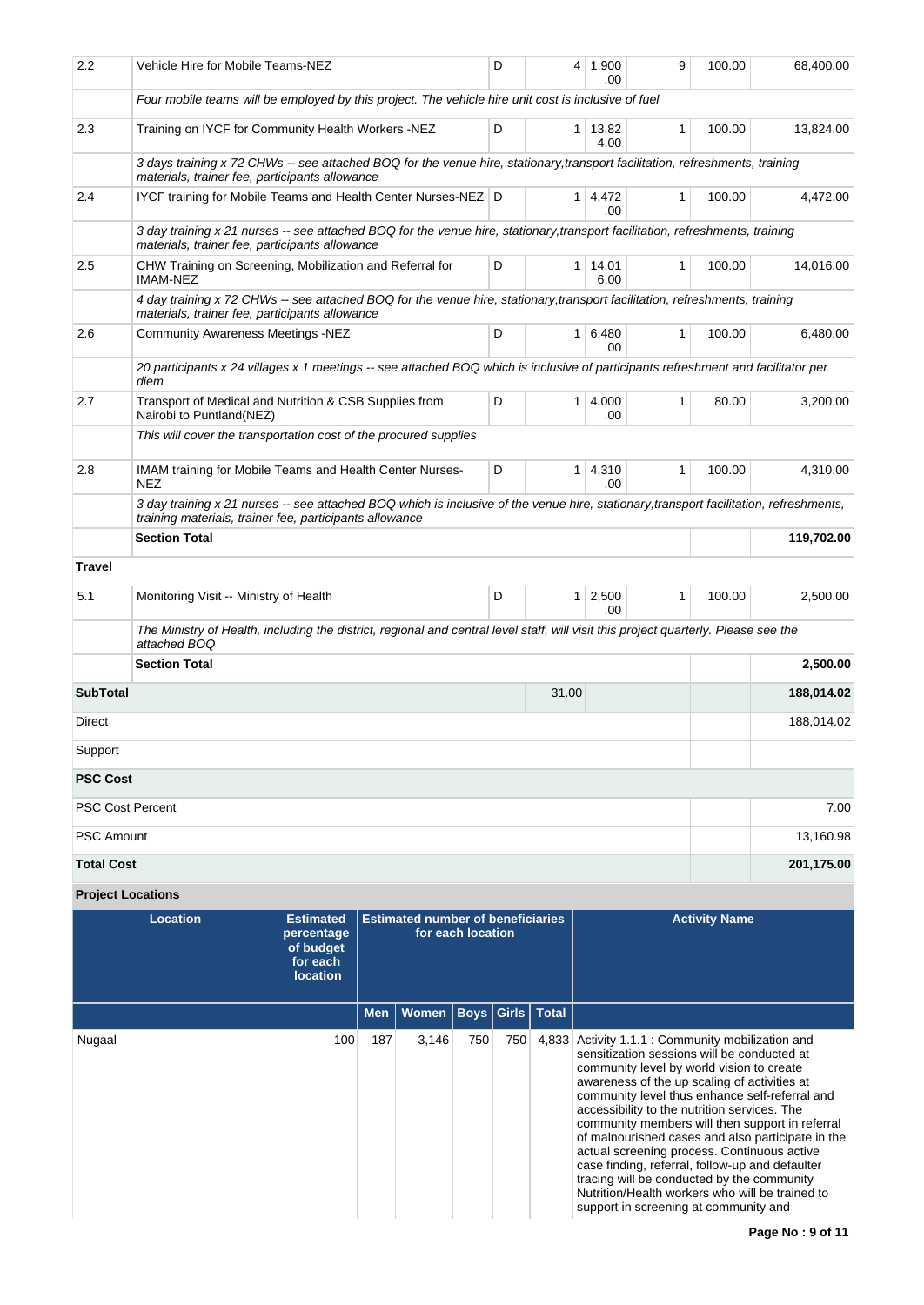household level. The Community Nutrition/Health workers will be equipped with screening tools to be able to conduct the screening at community level. There will be a clear referral mechanisms of those identified at community level by the CHW/CNWs to access the services during the outreach activities or at health facility level. This will further be strengthened by continuous routine screening conducted by the health workers during the outreach activities.

Activity 1.1.2 : World Vision will support the MOH to integrate the management of acute malnutrition into the on-going routine health services at all levels of the health infrastructure. Routine nutrition assessment and management will be incorporated in all treatment, care and support services. World vision will conduct Community outreach activities to provide Outpatient Therapeutic Program (OTP) programmes and a clear linkage to the ongoing Therapeutic Supplementary Feeding Programmes (TSFP). WV will admit, treat and manage children under five years (boys and girls) with severe acute malnutrition while providing routine treatment for complications. World vision will also ensure there is an effective referral mechanism for the severe acute malnutrition cases with complications to the Stabilization center for further management and care. World vision will work towards a proper linkage and coordination with the different implementing partners on the ground to ensure effective transfer of beneficiaries from one program to another and management of the beneficiaries for continuum of care to full recovery and to prevent relapses within the program. CHWs will also play a major role in follow up of program beneficiaries at house level to ensure that beneficiaries adhere to the treatment protocols.

Activity 2.1.1 : Breastfeeding is beneficial for promoting infant and child health and minimizing the impact of malnutrition-infection cycle. WV through the proposed funding will conduct community dialogues sessions and involve the key influencers to create awareness on appropriate IYCF practices. World vision together with the MOH will form the Mother-to-mother support groups (MtMSG) to enhance their knowledge towards appropriate infant and young child feeding practices. The MTMSGs will form a platform for information sharing, discussion and peer influence/support towards improved IYCF practices. WVI will counsel care givers on use of locally available foods. WVI also plans to conduct targeted communication to promote recommended infant/child feeding practices, using multiple channels and contextualized messages to address specific barriers to proper IYCF practices at community level. Activity 2.1.2 : Provide micro-nutrient supplementation to women and children for treatment and prevention: WV will conduct routine micro-nutrient supplementation during mobile/outreach activities at the community level among under-fives boys and girls pregnant and lactating mothers who are most susceptible to malnutrition. This will include: multiple micronutrients vitamin A supplementation, Iron folate supplementation, Zinc supplementation during diarrhea and De-worming. Supplementation may be recommended in addition to optimize use of locally available foods. WVI will liaise with MOH and UNICEF to ensure adequate stocks of micronutrient supplements are available and enhance report to avoid any stock out at health facility level. There will be continuous sensitization both at health facility and community level to enhance the uptake of the micro-nutrients by the

community. Activity 3.1.1 : WV aims to improve health service quality through boosting the capacity of community health workers. World vision though